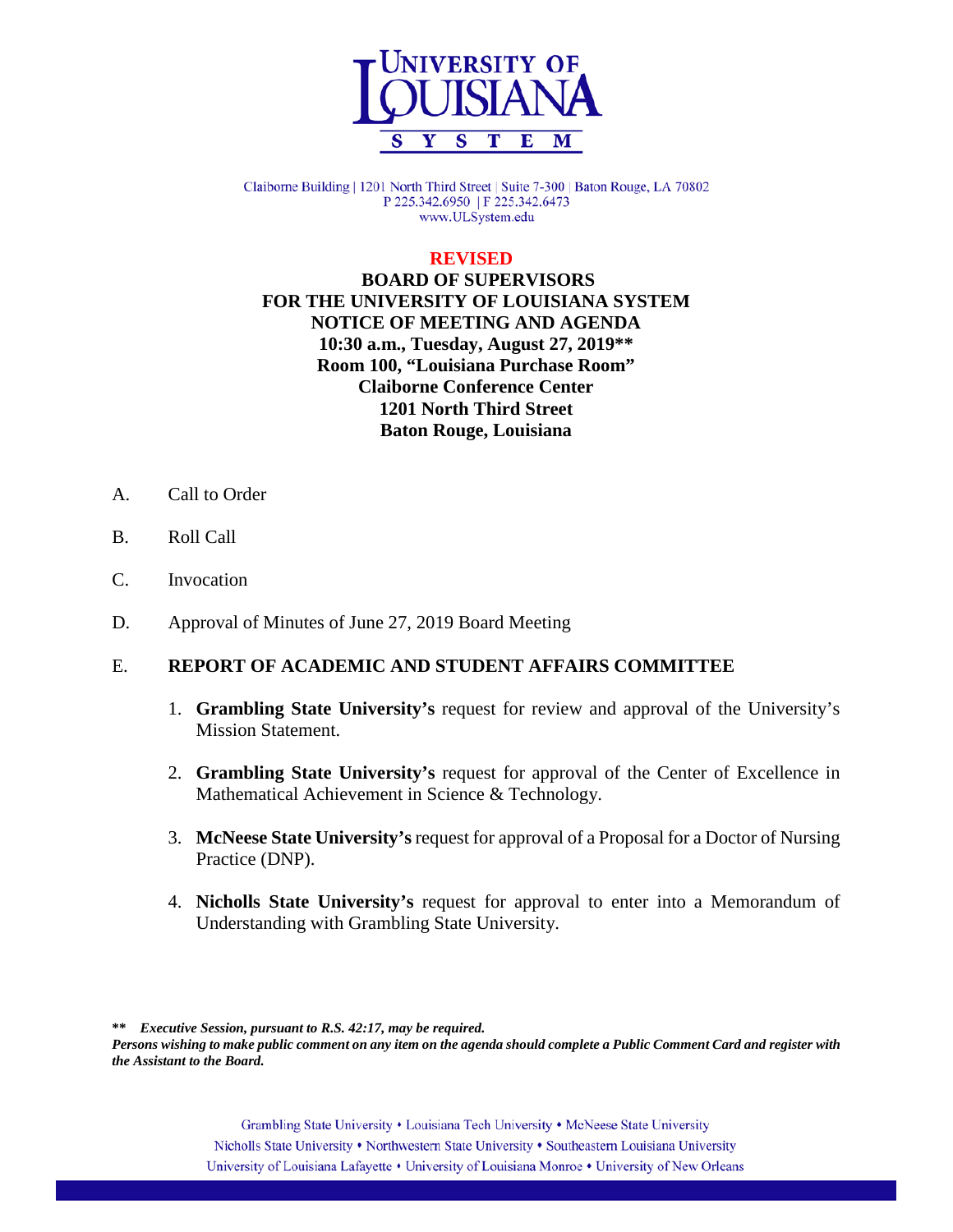- 5. **Southeastern Louisiana University's** request for approval to terminate the Post-Baccalaureate Certificate in Accounting.
- 6. **University of Louisiana at Lafayette's** request for approval to dissolve the Ed.D. Consortium with Southeastern Louisiana University.
- 7. **University of New Orleans'** request for approval of a Graduate Certificate in Machine Learning and Artificial Intelligence.
- 8. **University of New Orleans'** request for approval of an Undergraduate Certificate in Unmanned Systems Management.
- 9. **University of Louisiana System's** request for approval of System Universities' 2019- 20 Promotions in Faculty Rank and Recommendations for Tenure.
- 10. Consideration of Fall 2019 Action Plans for Improving Student Outcomes: *Response to Board of Regents Report on Academic Affairs Policy 2.18 – Fall 2018 Implementation.*
- 11. Update on the Board of Regents Fall 2018 Admissions Audit.
- 12. Other Business

## F. **REPORT OF ATHLETIC COMMITTEE**

- 1. **Grambling State University's** request for approval of a revised Athletic Complimentary Ticket Policy.
- 2. **Grambling State University's** request for approval of a contract with Mr. Donte Jackson, Head Men's Basketball Coach, effective July 1, 2019.
- 3. **Grambling State University's** request for approval of a contract with Mr. Fred Murray, Head Women's Basketball Coach, effective July 1, 2019.
- 4. **McNeese State University's** request for approval of a contract with Mr. James E. Landreneau, Head Women's Softball Coach, effective July 1, 2019.
- 5. **Southeastern Louisiana University's** request for approval of a contract with Mr. David Kiefer, Head Men's Basketball Coach, effective July 1, 2019.
- 6. **Southeastern Louisiana University's** request for approval of a contract with Mr. Kenneth Lee, Jr., Associate Women's Basketball Coach, effective July 1, 2019.
- 7. **Southeastern Louisiana University's** request for approval of a contract with Mr. Tim Donnelly, Associate Baseball Coach, effective July 15, 2019.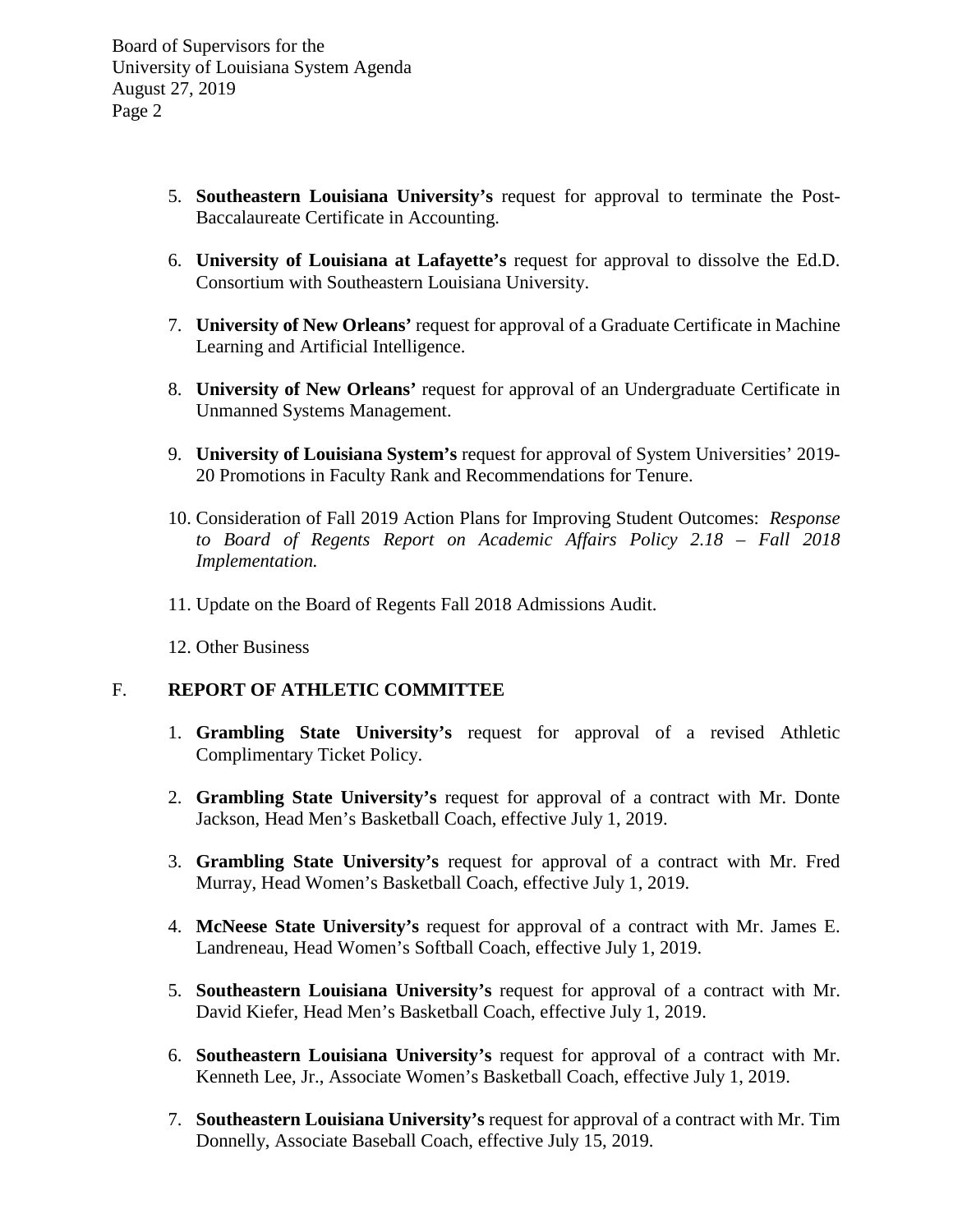- 8. **Southeastern Louisiana University's** request for approval of a contract with Mr. Kaleb Manuel, Assistant Baseball Coach, effective July 15, 2019.
- 9. **University of Louisiana at Lafayette's** request for approval of an amended and restated contract with Mr. William Napier, Head Football Coach, effective January 1, 2018.
- 10. **University of Louisiana at Lafayette's** request for approval of contractual amendments with Mr. Mark Hocke, Head Strength and Conditioning Coach and Associate Head Football Coach, effective July 25, 2019.
- 11. **University of Louisiana at Monroe's** request for approval of a contract with Ms. Brooks Donald Williams, Head Women's Basketball Coach, effective June 1, 2019.
- 12. Other Business

## G. **REPORT OF FACILITIES PLANNING COMMITTEE**

- 1. **Louisiana Tech University's** request for approval to proceed with Energy Efficiency Projects at Woodard Hall, A.E. Phillips Lab School, and the Band Building.
- 2. **Louisiana Tech University's** request for approval to proceed with an Energy Efficiency Project at the Thomas Assembly Center.
- 3. **Louisiana Tech University's** request for approval to enter a Facilities Lease with the Louisiana Tech Foundation, Inc., of the property described as the Idea Place in Woodard Hall.
- 4. **McNeese State University's** request for approval to name Frasch Hall Room 101 the Dr. Juliana Hinton Auditorium.
- 5. **University of Louisiana at Monroe's** request for approval to name the new golf facility the "Wally Jones Golf Complex."
- 6. **University of Louisiana at Monroe's** request for approval to enter into a Grounds and Facilities Lease Agreement with ULM Facilities, Inc., a 501(c)3 not-for-profit corporation, to construct a new student amphitheater pursuant to the authority vested in La. R.S. 17:3361 and to accept the improvements as a donation from the ULM Facilities, Inc. in accordance with the law.
- 7. **University of Louisiana System's** request for approval of the Fiscal Year 2020-21 Capital Outlay Budget Request and Institutions' Five-Year Capital Outlay Plans.
- 8. Other Business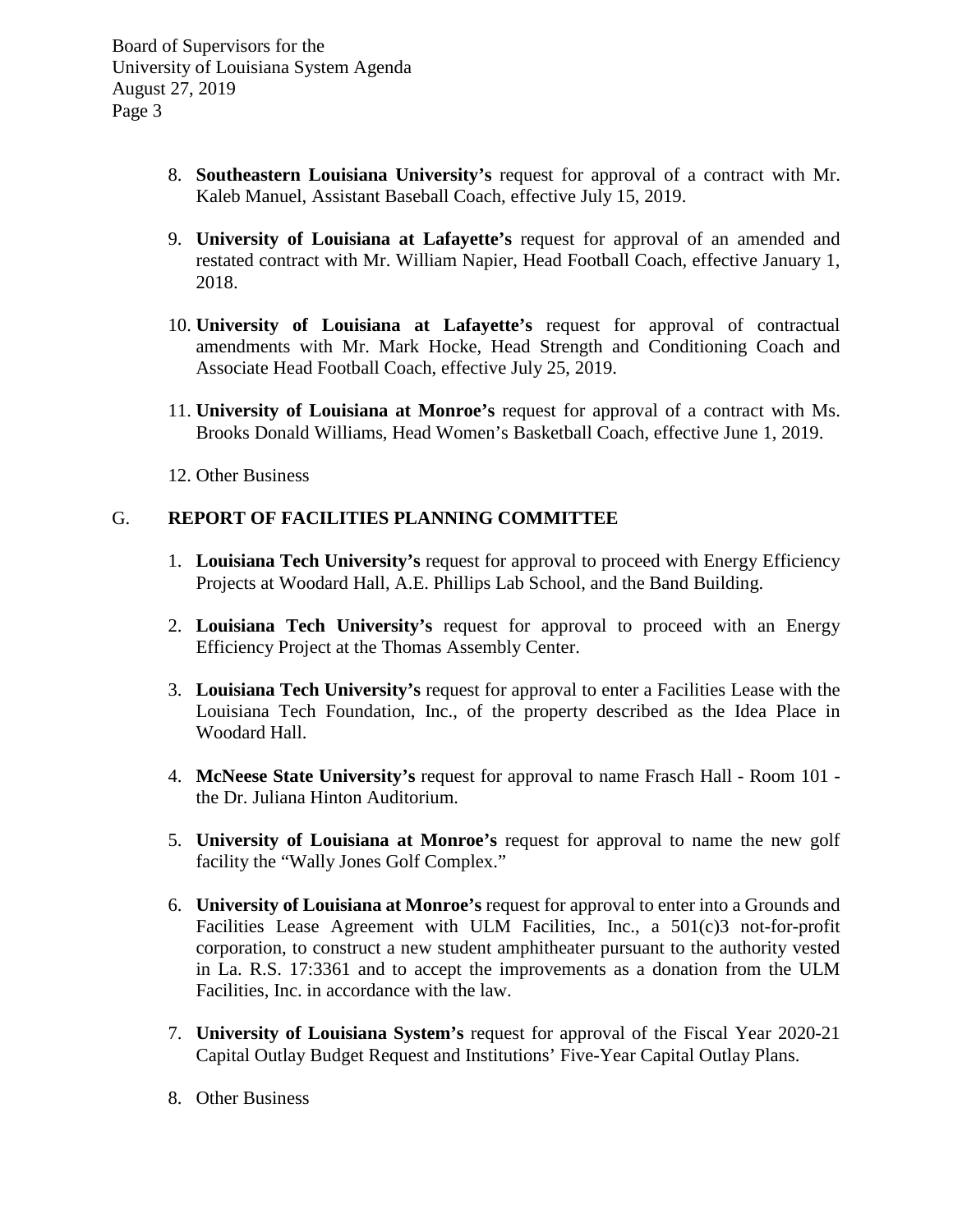## H. **REPORT OF FINANCE COMMITTEE**

- 1. **Nicholls State University's** request for approval of the Board of Supervisors for the University of Louisiana System for the execution of supplemental leases between the Board, on behalf of the University, and NSU Facilities Corporation, in connection with the refunding or remarketing of all or a portion of the University's outstanding Series 2007B Bonds.
- 2. **Northwestern State University's** request for approval of a revised Internal Audit Charter.
- 3. **Northwestern State University's** request for approval of a proposed new flat rate pricing plan for enrollment in the RN to BSN program.
- 4. **University of Louisiana at Lafayette's** request for approval to implement a per credit hour tuition rate for online programs.
- 5. **University of Louisiana at Monroe's** request for approval of a revised Internal Audit Charter.
- 6. **University of Louisiana System's** request for acceptance of Fiscal Year 2018-19 Financial and Compliance and Federal Award Programs Representation Letters for (a) Grambling State University, (b) Louisiana Tech University, (c) Nicholls State University, (d) Northwestern State University, (e) Southeastern Louisiana University, (f) University of Louisiana at Lafayette, (g) University of New Orleans, and (h) University of Louisiana System.
- 7. **University of Louisiana System's** request for approval of Fiscal Year 2019-20 Operating Budgets, including organizational charts, undergraduate/graduate mandatory attendance fees, scholarships, and System Shared Costs.
- 8. **University of Louisiana System's** report on internal and external audit activity for the period of June 24 to August 18, 2019.
- 9. Other Business

## I. **REPORT OF PERSONNEL COMMITTEE**

- 1. **Grambling State University's** request for approval to appoint Mr. Martin Lemelle as Executive Vice President and Chief Operating Officer effective August 1, 2019.
- 2. **McNeese State University's** request for approval to appoint Dr. Timothy Hall as Dean of the College of Science, Engineering & Math effective July 15, 2019.
- 3. **Nicholls State University's** request for approval to appoint Dr. Scot Rademaker as Dean of the College of Education and Behavioral Sciences effective July 1, 2019.